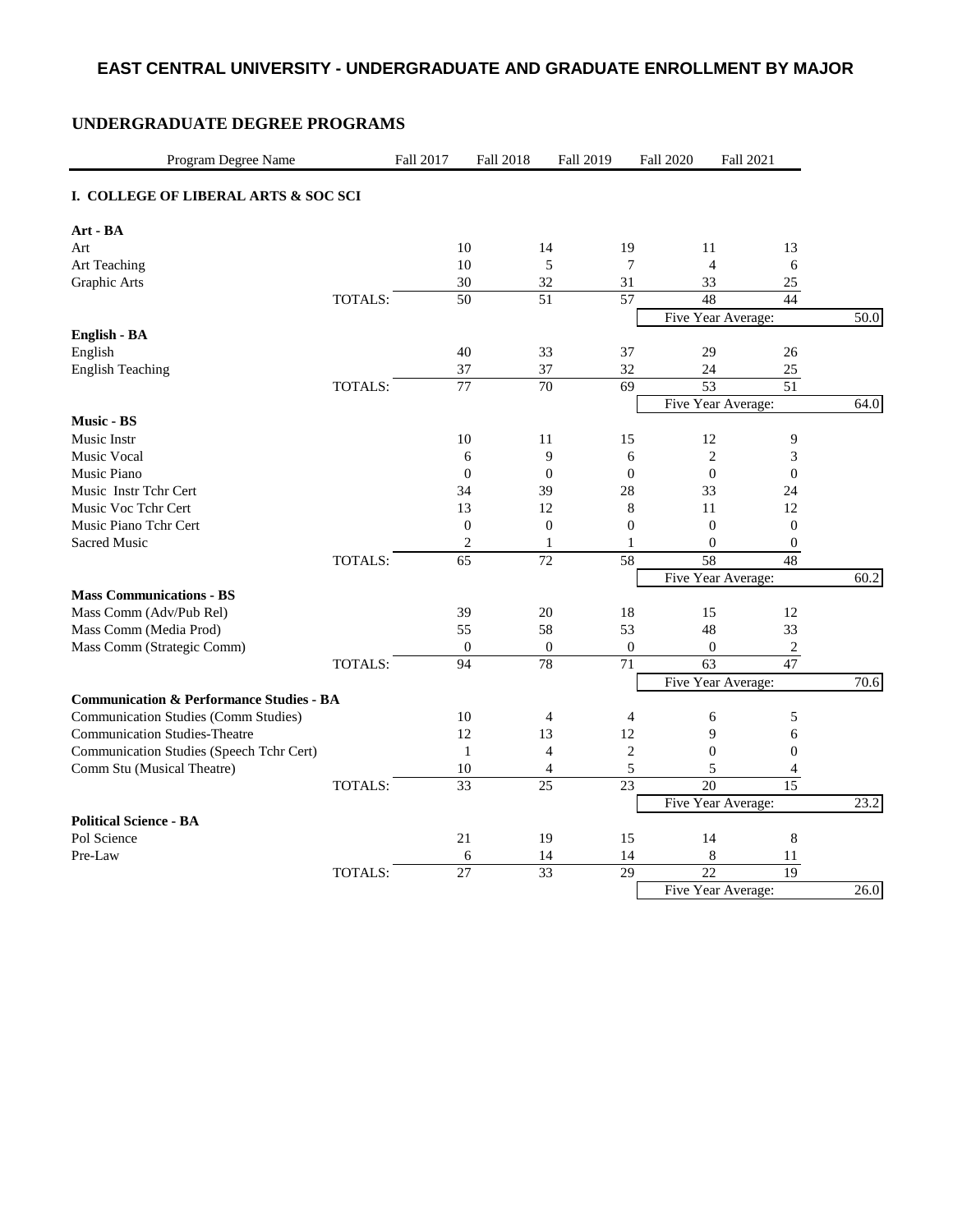| Program Degree Name                                  |         | Fall 2017                | <b>Fall 2018</b> | Fall 2019                |                          | <b>Fall 2020</b>   |                             | Fall 2021              |         |
|------------------------------------------------------|---------|--------------------------|------------------|--------------------------|--------------------------|--------------------|-----------------------------|------------------------|---------|
| <b>Legal Studies - BS</b>                            |         |                          |                  |                          |                          |                    |                             |                        |         |
| <b>Legal Studies</b>                                 |         | 41                       |                  | 41                       | 35                       |                    | 34                          | 27                     |         |
|                                                      | TOTALS: | 41                       |                  | 41                       | 35                       |                    | $\overline{34}$             | $\overline{27}$        |         |
|                                                      |         |                          |                  |                          |                          | Five Year Average: |                             |                        | 35.6    |
| <b>History - BA</b>                                  |         |                          |                  |                          |                          |                    |                             |                        |         |
| History                                              |         | 26                       |                  | 25                       | 27                       |                    | 20                          | 22                     |         |
| <b>History Teaching</b>                              |         | 42                       |                  | 35                       | 37                       |                    | 39                          | 38                     |         |
|                                                      | TOTALS: | 68                       |                  | $\overline{60}$          | 64                       |                    | 59                          | $\overline{60}$        |         |
|                                                      |         |                          |                  |                          |                          | Five Year Average: |                             |                        | 62.2    |
| <b>Native American Studies - BA</b>                  |         |                          |                  |                          |                          |                    |                             |                        |         |
| <b>Native American Studies</b>                       |         | 17                       |                  | 18                       | 20                       |                    | 10                          | 7                      |         |
| Native Amer Stud - Cultural Resource Mgmt            |         | $-\hbox{--}$             |                  | $\overline{\phantom{m}}$ | $\overline{\phantom{a}}$ |                    | 3                           | $\mathfrak{Z}$         |         |
|                                                      | TOTALS: | 17                       |                  | 18                       | 20                       |                    | 13                          | 10                     |         |
|                                                      |         |                          |                  |                          |                          | Five Year Average: |                             |                        | 15.6    |
| <b>Criminal Justice - BA</b>                         |         |                          |                  |                          |                          |                    |                             |                        |         |
| Crim Justice-Adult Corr                              |         |                          | $\overline{c}$   | $\mathbf{1}$             | $\boldsymbol{0}$         |                    | $\mathbf{0}$                | $\boldsymbol{0}$       |         |
| Crim Justice - Criminal Justice                      |         | --                       |                  | 47                       | 60                       |                    | 70                          | 64                     |         |
| Crim Justice-Juv Justice<br>Crim Justice-Law Enforce |         |                          | 8                | $\boldsymbol{0}$         | $\boldsymbol{0}$         |                    | $\boldsymbol{0}$            | $\boldsymbol{0}$       |         |
|                                                      | TOTALS: | 76<br>86                 |                  | 24<br>$\overline{72}$    | 6<br>66                  |                    | $\theta$<br>$\overline{70}$ | $\boldsymbol{0}$<br>64 |         |
|                                                      |         |                          |                  |                          |                          | Five Year Average: |                             |                        | 71.6    |
| Human Services Counseling - BA                       |         |                          |                  |                          |                          |                    |                             |                        |         |
| Hum Srvs Counseling                                  |         | 93                       |                  | 82                       | 86                       |                    | 105                         | 96                     |         |
| Hum Srvs Aging Srvs                                  |         |                          | $\overline{2}$   | $\mathbf{1}$             | $\overline{2}$           |                    | 3                           | 4                      |         |
| Hum Srvs Deaf Srvs                                   |         | 28                       |                  | 20                       | 17                       |                    | 12                          | 12                     |         |
| Hum Srvs Rehabilitation                              |         | 21                       |                  | 15                       | 17                       |                    | 18                          | 13                     |         |
|                                                      | TOTALS: | 144                      |                  | 118                      | 122                      |                    | 138                         | 125                    |         |
|                                                      |         |                          |                  |                          |                          | Five Year Average: |                             |                        | 129.4   |
| <b>Social Work - BSW</b>                             |         |                          |                  |                          |                          |                    |                             |                        |         |
| Social Work                                          |         | 68                       |                  | 51                       | 59                       |                    | 67                          | 73                     |         |
|                                                      | TOTALS: | 68                       |                  | 51                       | 59                       |                    | 67                          | 73                     |         |
|                                                      |         |                          |                  |                          |                          | Five Year Average: |                             |                        | 63.6    |
| <b>Criminal Justice Policy - BA</b>                  |         |                          |                  |                          |                          |                    |                             |                        |         |
| Criminal Justice Policy                              |         | $\overline{\phantom{a}}$ |                  | $\overline{\phantom{m}}$ | $\overline{a}$           |                    | 11                          | 16                     |         |
|                                                      | TOTALS: |                          |                  |                          |                          |                    | 11                          | 16                     |         |
|                                                      |         |                          |                  |                          |                          | Five Year Average: |                             |                        | 13.5    |
| <b>Sociology - BS</b>                                |         |                          |                  |                          |                          |                    |                             |                        |         |
| Sociology                                            |         | 18                       |                  | 15                       | 7                        |                    | 3                           | 1                      |         |
|                                                      | TOTALS: | 18                       |                  | 15                       | 7                        |                    | 3                           | $\mathbf{1}$           |         |
|                                                      |         |                          |                  |                          |                          | Five Year Average: |                             |                        | $8.8\,$ |
| <b>Interdisciplinary Studies - BA</b>                |         |                          |                  |                          |                          |                    |                             |                        |         |
| <b>Interdisciplinary Studies</b>                     |         | 40                       |                  | 52                       | 58                       |                    | 53                          | 36                     |         |
|                                                      | TOTALS: | 40                       |                  | 52                       | 58                       |                    | 53                          | 36                     |         |
|                                                      |         |                          |                  |                          |                          | Five Year Average: |                             |                        | 47.8    |
|                                                      |         |                          |                  |                          |                          |                    |                             |                        |         |
|                                                      |         |                          |                  |                          |                          |                    |                             |                        |         |
|                                                      |         |                          |                  |                          |                          | Five Year Average: |                             |                        | 734.0   |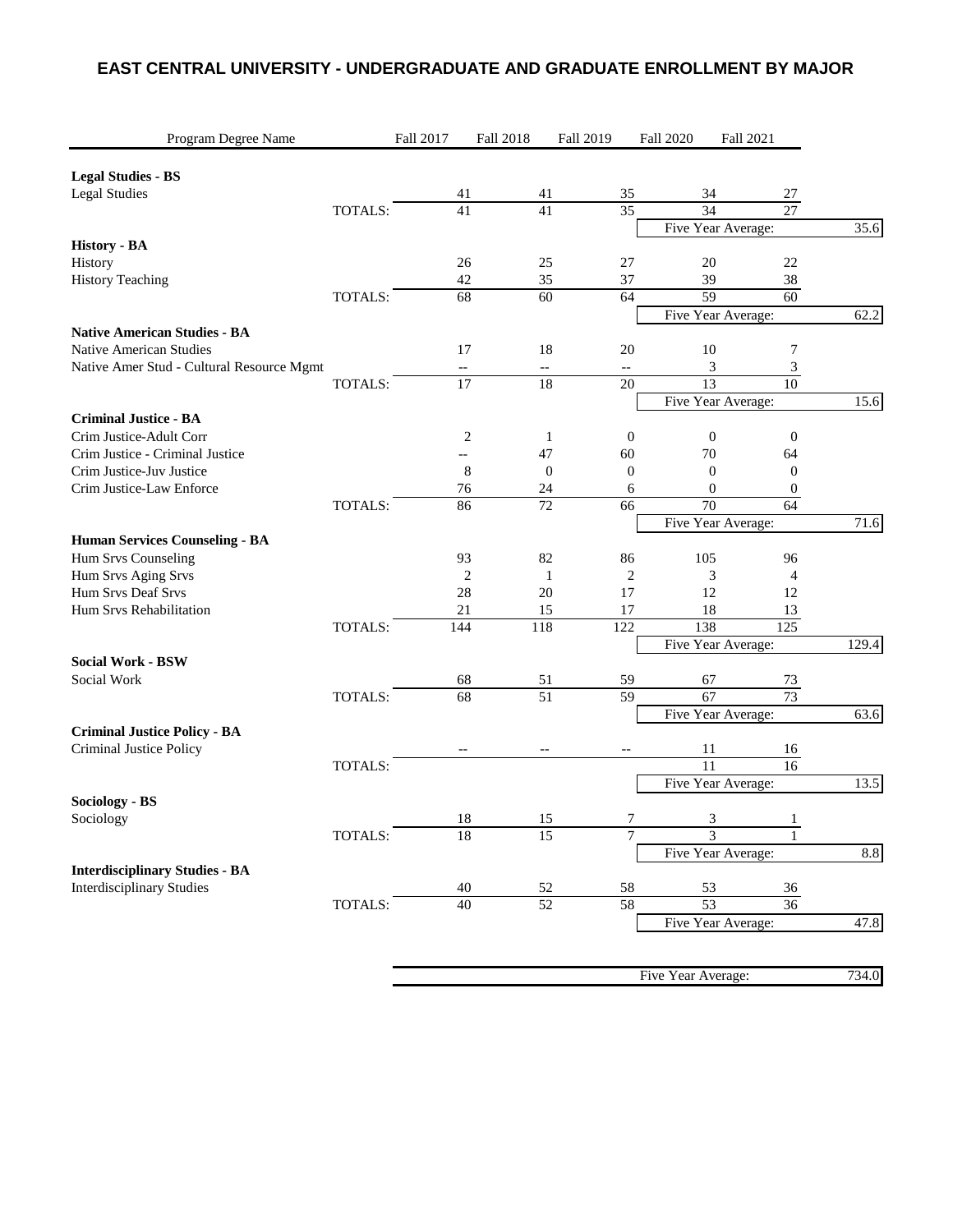| Program Degree Name                   |                | <b>Fall 2017</b> | <b>Fall 2018</b> |                  | <b>Fall 2019</b> | <b>Fall 2020</b>   |                    | <b>Fall 2021</b> |         |
|---------------------------------------|----------------|------------------|------------------|------------------|------------------|--------------------|--------------------|------------------|---------|
| II. STONECIPHER SCHOOL OF BUSINESS    |                |                  |                  |                  |                  |                    |                    |                  |         |
| <b>Accounting - BS</b>                |                |                  |                  |                  |                  |                    |                    |                  |         |
| Accounting                            |                | 121              |                  | 121              | 104              |                    | 105                | 89               |         |
|                                       | <b>TOTALS:</b> | 121              |                  | 121              | 104              |                    | 105                | 89               |         |
|                                       |                |                  |                  |                  |                  |                    | Five Year Average: |                  | 108.0   |
| <b>Business Administration - BS</b>   |                |                  |                  |                  |                  |                    |                    |                  |         |
| <b>Bus Admin-MIS</b>                  |                |                  | 30               | 37               | 44               |                    | 46                 | 20               |         |
| Bus Admin - Finance                   |                |                  | 52               | 38               | 31               |                    | 28                 | 28               |         |
| Bus Admin-General                     |                | 136              |                  | 126              | 137              |                    | 133                | 106              |         |
| Bus Admin - Mgmt                      |                |                  | 62               | 54               | 48               |                    | 49                 | 44               |         |
| <b>Bus Admin-Marketing</b>            |                |                  | 35               | 44               | 42               |                    | 39                 | 34               |         |
| Bus Admin-Entrepreneurship            |                |                  | 23               | 20               | 22               |                    | 13                 | 16               |         |
|                                       | <b>TOTALS:</b> | 338              |                  | 319              | 324              |                    | 308                | 248              |         |
|                                       |                |                  |                  |                  |                  |                    | Five Year Average: |                  | 307.4   |
| <b>Info Tech Management</b>           |                |                  |                  |                  |                  |                    |                    |                  |         |
| Info Tech Mgmt- Data Analytics        |                |                  | $\theta$         | $\overline{0}$   | $\mathbf{0}$     |                    | $\mathbf{0}$       | 2                |         |
| Info Tech Mgmt - Info Systems         |                |                  | $\overline{0}$   | $\mathbf{0}$     | $\theta$         |                    | $\mathbf{0}$       | 30               |         |
|                                       |                |                  | $\overline{0}$   | $\overline{0}$   | $\Omega$         |                    | $\overline{0}$     | 32               |         |
|                                       |                |                  |                  |                  |                  |                    | Five Year Average: |                  | 6.4     |
| <b>Organizational Leadership - BS</b> |                |                  |                  |                  |                  |                    |                    |                  |         |
| Organizational Leadership             |                |                  |                  |                  |                  |                    |                    |                  |         |
|                                       | <b>TOTALS:</b> |                  | $\mathbf{0}$     | $\boldsymbol{0}$ | $\Omega$         |                    | $\Omega$           | $\theta$         |         |
|                                       |                |                  |                  |                  |                  |                    | Five Year Average: |                  | $0.0\,$ |
|                                       |                |                  |                  |                  |                  |                    |                    |                  |         |
|                                       |                |                  |                  |                  |                  | Five Year Average: |                    |                  | 421.8   |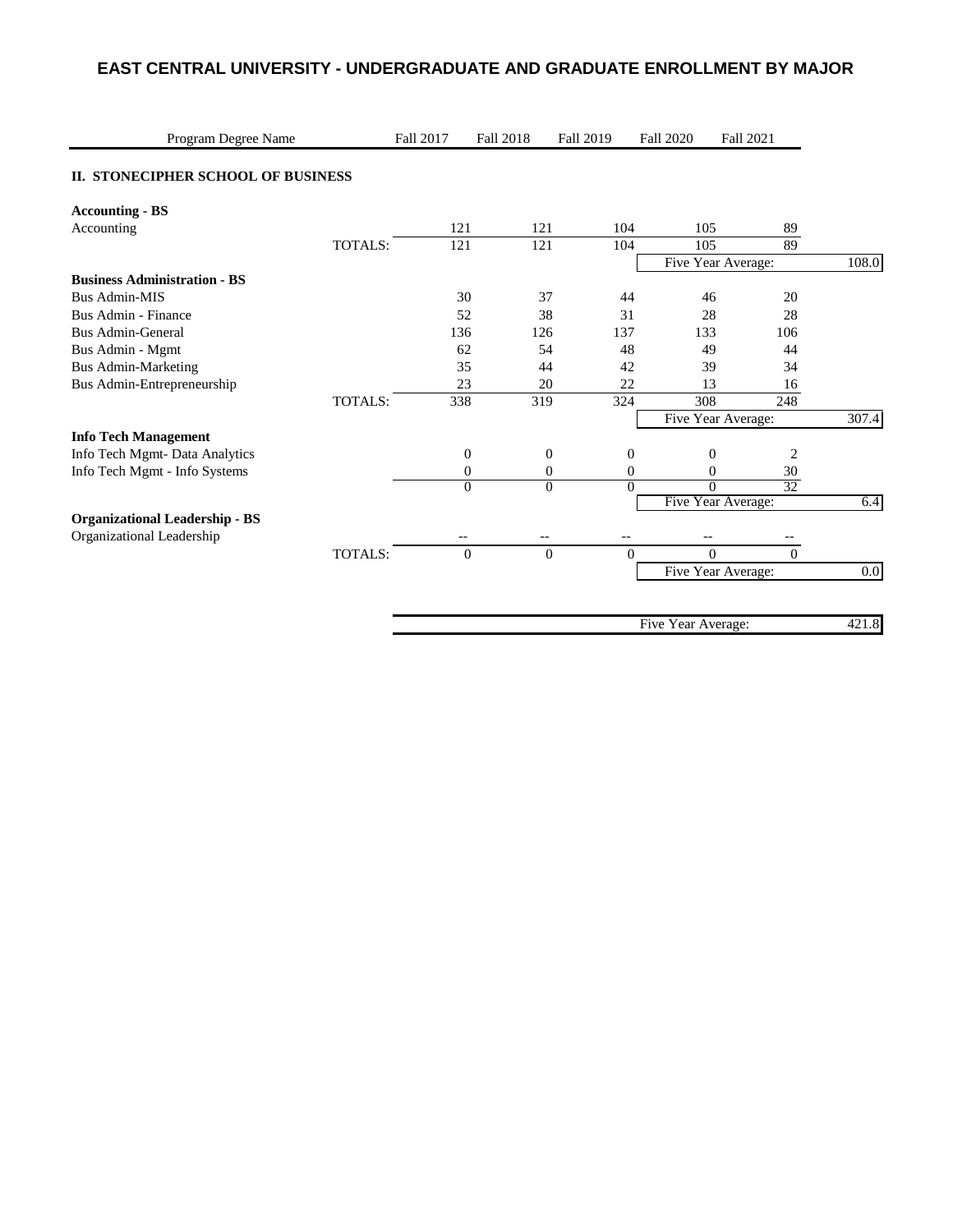| Program Degree Name                                                 |         | Fall 2017 | Fall 2018      |                  | Fall 2019                | <b>Fall 2020</b>   | Fall 2021        |         |
|---------------------------------------------------------------------|---------|-----------|----------------|------------------|--------------------------|--------------------|------------------|---------|
| III. COLLEGE OF EDUCATION &<br><b>PYSCHOLOGY</b>                    |         |           |                |                  |                          |                    |                  |         |
| <b>Elementary Education - BSEd</b>                                  |         |           |                |                  |                          |                    |                  |         |
| <b>Elem Education</b>                                               |         |           | 81             | 90               | 103                      | 98                 | 92               |         |
|                                                                     | TOTALS: |           | 81             | 90               | 103                      | 98                 | 92               |         |
|                                                                     |         |           |                |                  |                          | Five Year Average: |                  | 92.8    |
| Special Ed Mild/Moderate - BSEd<br>Special Ed Mild/Moderate         |         |           | 26             | 23               | 8                        | 11                 |                  |         |
|                                                                     | TOTALS: |           | 26             | $\overline{23}$  | 8                        | 11                 | $\frac{3}{3}$    |         |
|                                                                     |         |           |                |                  |                          | Five Year Average: |                  | 14.2    |
| <b>Early Childhood Education - BSEd</b>                             |         |           |                |                  |                          |                    |                  |         |
| Early Childhood Education                                           |         |           | 68             | 69               | 72                       | 63                 | 54               |         |
|                                                                     | TOTALS: |           | 68             | 69               | 72                       | $\overline{63}$    | $\overline{54}$  |         |
|                                                                     |         |           |                |                  |                          | Five Year Average: |                  | 65.2    |
| Hum Dev, Hospitality, & Food Sci - BS<br>HHFS (Dsgn, Buying, Apprl) |         |           | 5              | 5                | 4                        | 2                  | 1                |         |
| Human Dev, Hosp, & Food Sci                                         |         |           | 7              | 14               | 11                       | 9                  | 6                |         |
| Fam & Consu Sci-Education                                           |         |           | 7              | 8                | 10                       | $\overline{c}$     | 1                |         |
| Fam & Consu Sci-Early Care                                          |         |           | 3              | 1                | $\mathbf{0}$             | $\boldsymbol{0}$   | $\boldsymbol{0}$ |         |
| HHFS (Hosp & Event Mgmt)                                            |         |           | $-$            | $-$              | 5                        | 10                 | 7                |         |
| HHFS (Food Science)                                                 |         |           |                | $-$              | $\overline{\phantom{a}}$ | $\overline{c}$     | $\boldsymbol{0}$ |         |
|                                                                     | TOTALS: |           | 22             | 28               | 30                       | $\overline{25}$    | 15               |         |
|                                                                     |         |           |                |                  |                          | Five Year Average: |                  | 24.0    |
| <b>Psychology - BS</b>                                              |         |           |                |                  |                          |                    |                  |         |
| Psychology                                                          |         |           | 145            | 127              | 128                      | 116                | 104              |         |
| Psych-Behavioral Health                                             | TOTALS: |           | 145            | $\overline{127}$ | $-$<br>128               | 14<br>130          | 41<br>145        |         |
|                                                                     |         |           |                |                  |                          | Five Year Average: |                  | 135.0   |
|                                                                     |         |           |                |                  |                          |                    |                  |         |
| <b>Kinesiology - BS</b>                                             |         |           |                |                  |                          |                    |                  |         |
| <b>KIN-Recreation</b>                                               |         |           | 3              | $\mathbf{0}$     | $\mathbf{0}$             | $\boldsymbol{0}$   | $\boldsymbol{0}$ |         |
| Kinesiology - BS                                                    |         |           | 161            | 208              | 220                      | 274                | 277              |         |
|                                                                     | TOTALS: |           | 164            | 208              | 220                      | 274                | 277              |         |
|                                                                     |         |           |                |                  |                          | Five Year Average: |                  | 228.6   |
| <b>Athletic Training - BS</b>                                       |         |           |                |                  |                          |                    |                  |         |
| Athletic Training                                                   |         |           | 14             | 3                |                          |                    |                  |         |
|                                                                     | TOTALS: |           | 14             | 3                | $\boldsymbol{0}$         | $\overline{0}$     | $\boldsymbol{0}$ |         |
|                                                                     |         |           |                |                  |                          | Five Year Average: |                  | $3.4$   |
|                                                                     |         |           |                |                  |                          |                    |                  |         |
| <b>Physical Education-BSEd</b>                                      |         |           |                |                  |                          |                    |                  |         |
| KIN-Tchr Cert                                                       |         |           |                | 0                |                          |                    |                  |         |
|                                                                     | TOTALS: |           | $\overline{4}$ | $\boldsymbol{0}$ | $\overline{0}$           | $\theta$           | $\Omega$         |         |
|                                                                     |         |           |                |                  |                          | Five Year Average: |                  | $0.8\,$ |
|                                                                     |         |           |                |                  |                          | Five Year Average: |                  | 564.0   |
|                                                                     |         |           |                |                  |                          |                    |                  |         |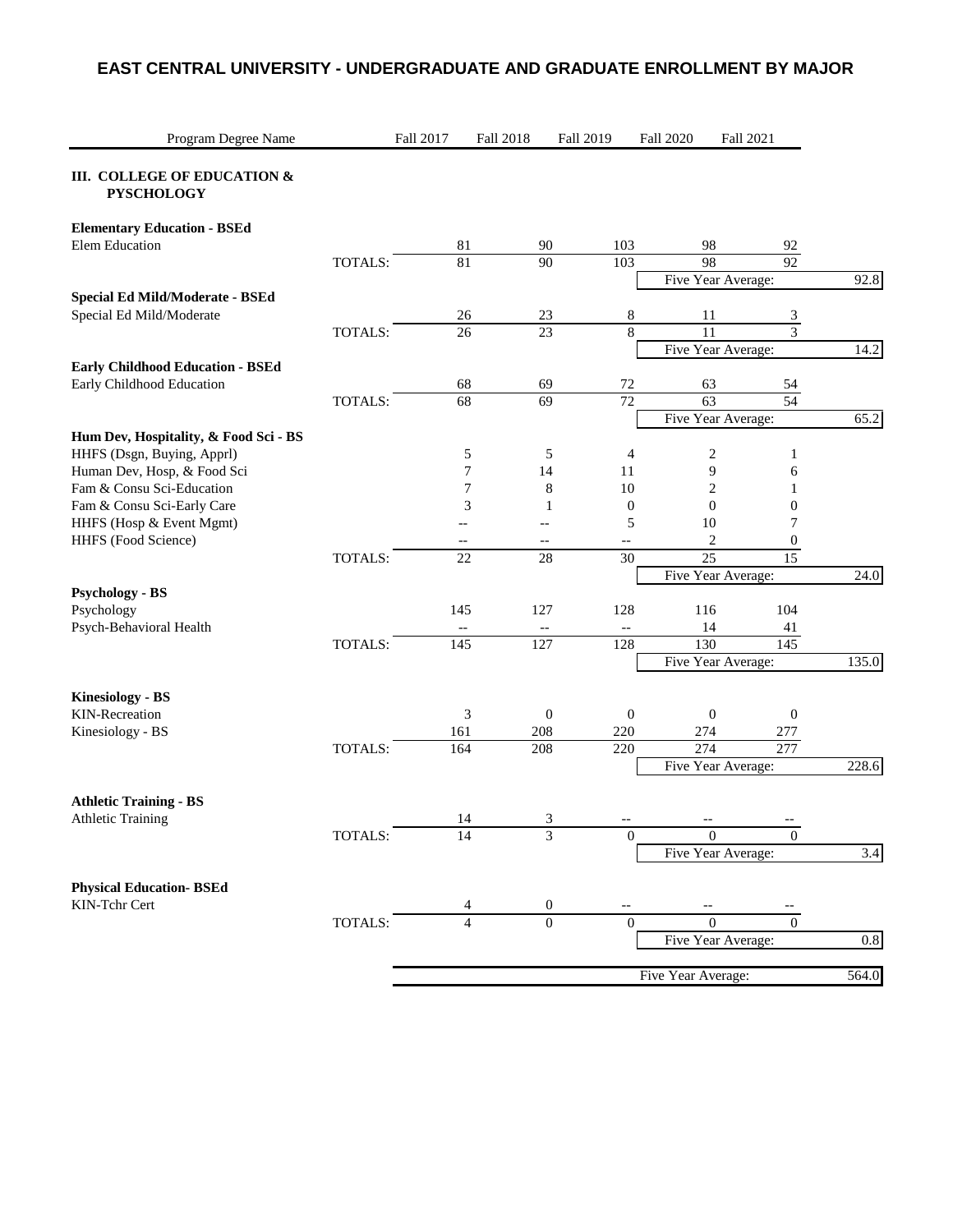| Program Degree Name                      |                | Fall 2017                         | <b>Fall 2018</b>         | Fall 2019                | <b>Fall 2020</b>                                    | Fall 2021          |       |
|------------------------------------------|----------------|-----------------------------------|--------------------------|--------------------------|-----------------------------------------------------|--------------------|-------|
| V. COLLEGE OF HEALTH & SCIENCES          |                |                                   |                          |                          |                                                     |                    |       |
| <b>Biology - BS</b>                      |                |                                   |                          |                          |                                                     |                    |       |
| Biology                                  |                | 184                               | 162                      | 134                      | 123                                                 | 88                 |       |
| Biology-Teaching                         |                | 7                                 | 3                        |                          | 9<br>6                                              | 7                  |       |
| Pre-Medicine                             |                | 45                                | 50                       | 44                       | 36                                                  | 29                 |       |
| Pre-Optometry                            |                | 1                                 | 1                        |                          | $\overline{c}$<br>$\mathbf{0}$                      | 1                  |       |
|                                          |                | 20                                | 17                       | 14                       | 16                                                  |                    |       |
| Pre-Veterinary<br>Pre-Dentistry          |                |                                   |                          |                          |                                                     | 10                 |       |
|                                          |                | 11                                | 9                        |                          | 5<br>$\overline{4}$                                 | 5                  |       |
| Pre-Physical Therapy                     |                | 31<br>17                          | 23<br>14                 | 20<br>11                 | 14                                                  | 13                 |       |
| Dental Hygiene                           |                |                                   |                          |                          | 5                                                   | 6                  |       |
| Physicians Associate                     |                | 4                                 | $\sqrt{2}$               |                          | 4<br>1                                              | 2                  |       |
| Molecular Biology                        |                | 18                                | 15                       | 19                       | 13                                                  | 8                  |       |
| Clinical Lab Assistant                   |                | 21                                | 21                       | 24                       | 23                                                  | 15                 |       |
| Ecology                                  |                | $-$                               | $- -$                    |                          | 5<br>1                                              | 7                  |       |
| <b>Health Sciences</b>                   |                | $\qquad \qquad -$                 | $-$                      |                          | $\overline{2}$<br>38                                | 40                 |       |
| <b>Medical Botany</b>                    |                | $\qquad \qquad -$                 | $\overline{\phantom{m}}$ | --                       | $\overline{\phantom{a}}$                            | 2                  |       |
|                                          | TOTALS:        | 359                               | 317                      | 284                      | 289                                                 | 233                |       |
|                                          |                |                                   |                          |                          |                                                     | Five Year Average: | 296.4 |
| <b>Chemistry - BS</b>                    |                |                                   |                          |                          |                                                     |                    |       |
| Chemistry                                |                | 21                                | 24                       | 14                       | 13                                                  | 14                 |       |
| Chemistry Teaching                       |                | $\mathbf{1}$                      | $\overline{2}$           |                          | $\overline{c}$<br>1                                 | 4                  |       |
| Pre-Pharmacy                             |                | 11                                | 12                       |                          | 8<br>4                                              | 7                  |       |
| Biochemistry                             |                | $\hspace{0.05cm} \dashrightarrow$ | 3                        |                          | 4<br>6                                              | 5                  |       |
|                                          | <b>TOTALS:</b> | $\overline{33}$                   | $\overline{41}$          | 24                       | 28                                                  | 30                 |       |
|                                          |                |                                   |                          |                          |                                                     | Five Year Average: | 31.2  |
| <b>Physics - BS</b>                      |                |                                   |                          |                          |                                                     |                    |       |
| Physics                                  |                | 29                                | 31                       | 22                       | 18                                                  | 20                 |       |
| Physics Teaching                         |                | 1                                 | 1                        |                          | $\mathbf{0}$<br>$\mathbf{1}$                        | $\boldsymbol{0}$   |       |
| Pre-Engineering                          |                | 30                                | 27                       | 24                       | 22                                                  | 17                 |       |
| <b>Medical Physics</b>                   |                | 6                                 | 6                        |                          | 3<br>2                                              | 2                  |       |
|                                          | TOTALS:        | 66                                | 65                       | 48                       | 44                                                  | 39                 |       |
|                                          |                |                                   |                          |                          |                                                     | Five Year Average: | 52.4  |
| <b>Computer Science - BS</b>             |                |                                   |                          |                          |                                                     |                    |       |
| Computer Science                         |                | 159                               | 146                      | 172                      | 204                                                 | 179                |       |
|                                          | <b>TOTALS:</b> | 159                               | 146                      | $\overline{172}$         | 204                                                 | 179                |       |
|                                          |                |                                   |                          |                          |                                                     |                    | 172.0 |
|                                          |                |                                   |                          |                          |                                                     | Five Year Average: |       |
| <b>Environmental Health Science - BS</b> |                |                                   |                          |                          |                                                     |                    |       |
| Environmental Health Science             |                | 36                                | 40                       | 37                       | 22                                                  | 11                 |       |
| Env Health Sci (Public Hlth)             |                | $\overline{\phantom{a}}$          | $\mathbf{1}$             |                          | 7<br>7                                              | 12                 |       |
| Env Hlth Sci (Env Mgmt & Nat Res)        |                | $\qquad \qquad -$                 | 3                        | 11                       | $10\,$                                              | $\,8\,$            |       |
|                                          | TOTALS:        | 36                                | 44                       | $\overline{55}$          | 39                                                  | 31                 |       |
|                                          |                |                                   |                          |                          |                                                     | Five Year Average: | 41.0  |
| <b>Mathematics - BS</b>                  |                |                                   |                          |                          |                                                     |                    |       |
| Mathematics-General                      |                | 11                                | 16                       | 13                       | 12                                                  | 11                 |       |
| <b>Mathematics Teaching</b>              |                | 15                                | $20\,$                   | $17\,$                   | 15                                                  | 14                 |       |
| Math-App Math-Actuary                    |                | 8                                 | 8                        |                          | $\sqrt{5}$<br>3                                     | 4                  |       |
| Math - Data Sci App                      |                | $- \, -$                          | $-\hbox{--}$             | $\overline{\phantom{a}}$ | $\hspace{0.05cm} -\hspace{0.05cm} -\hspace{0.05cm}$ | 1                  |       |
|                                          | TOTALS:        | 34                                | 44                       | 35                       | 30                                                  | 30                 |       |
|                                          |                |                                   |                          |                          |                                                     | Five Year Average: | 34.6  |
| <b>Nursing - BS</b>                      |                |                                   |                          |                          |                                                     |                    |       |
| Nursing                                  |                | 396                               | 380                      | 356                      | 333                                                 | 262                |       |
| RN to BSN Completion                     |                | 12                                |                          | 2                        | $22\,$<br>5                                         | 14                 |       |
|                                          | TOTALS:        | 408                               | 382                      | 361                      | $\overline{355}$                                    | $\overline{276}$   |       |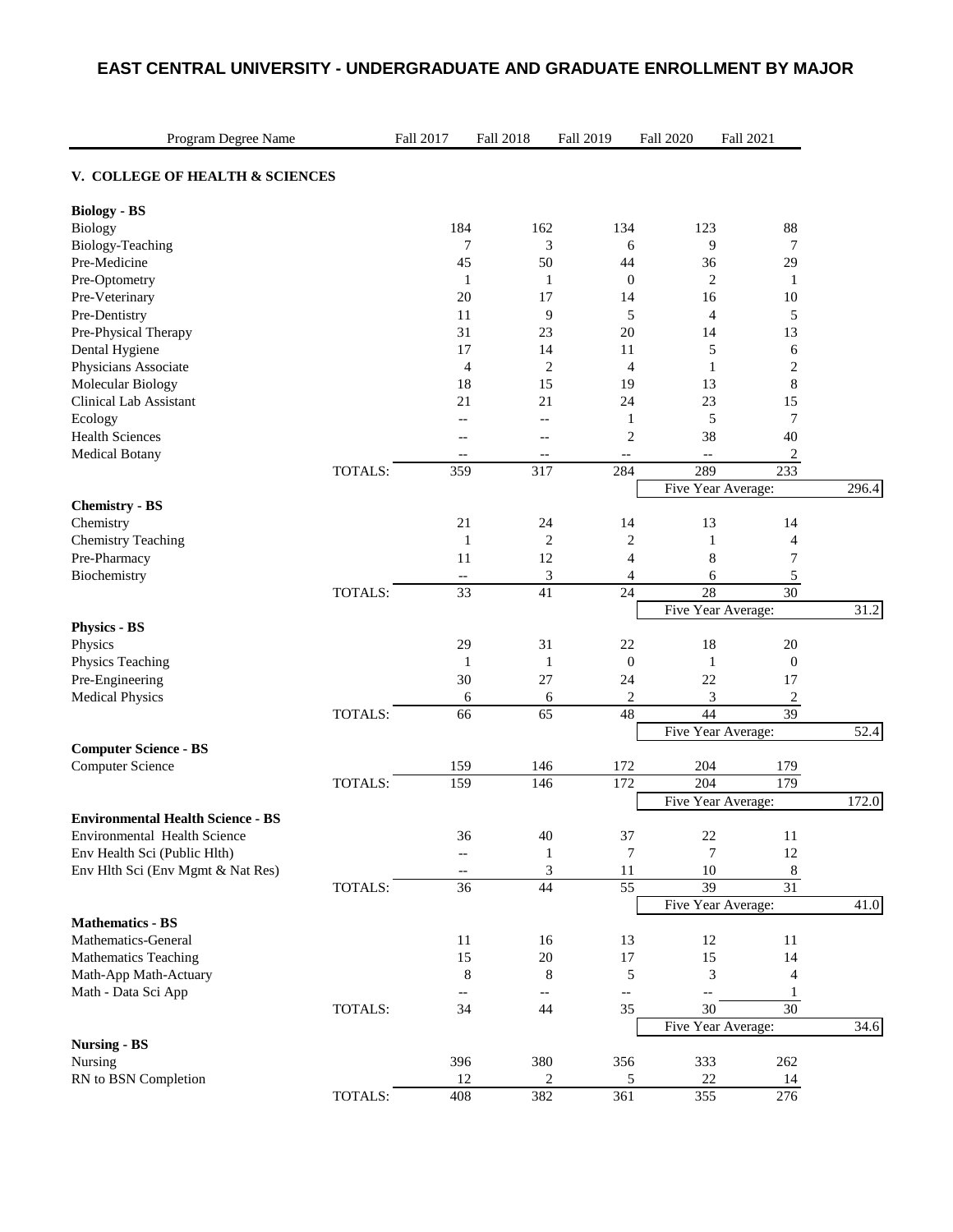| Program<br>Name<br>Degree | 2017<br>$_{\text{hal}}$ | 2018<br>Fall | 2019<br>Fall | 2020<br>Fall | all 2021<br>Fall  |        |
|---------------------------|-------------------------|--------------|--------------|--------------|-------------------|--------|
|                           |                         |              |              | ÷.<br>Five   | Y ear<br>Average: | - 56.4 |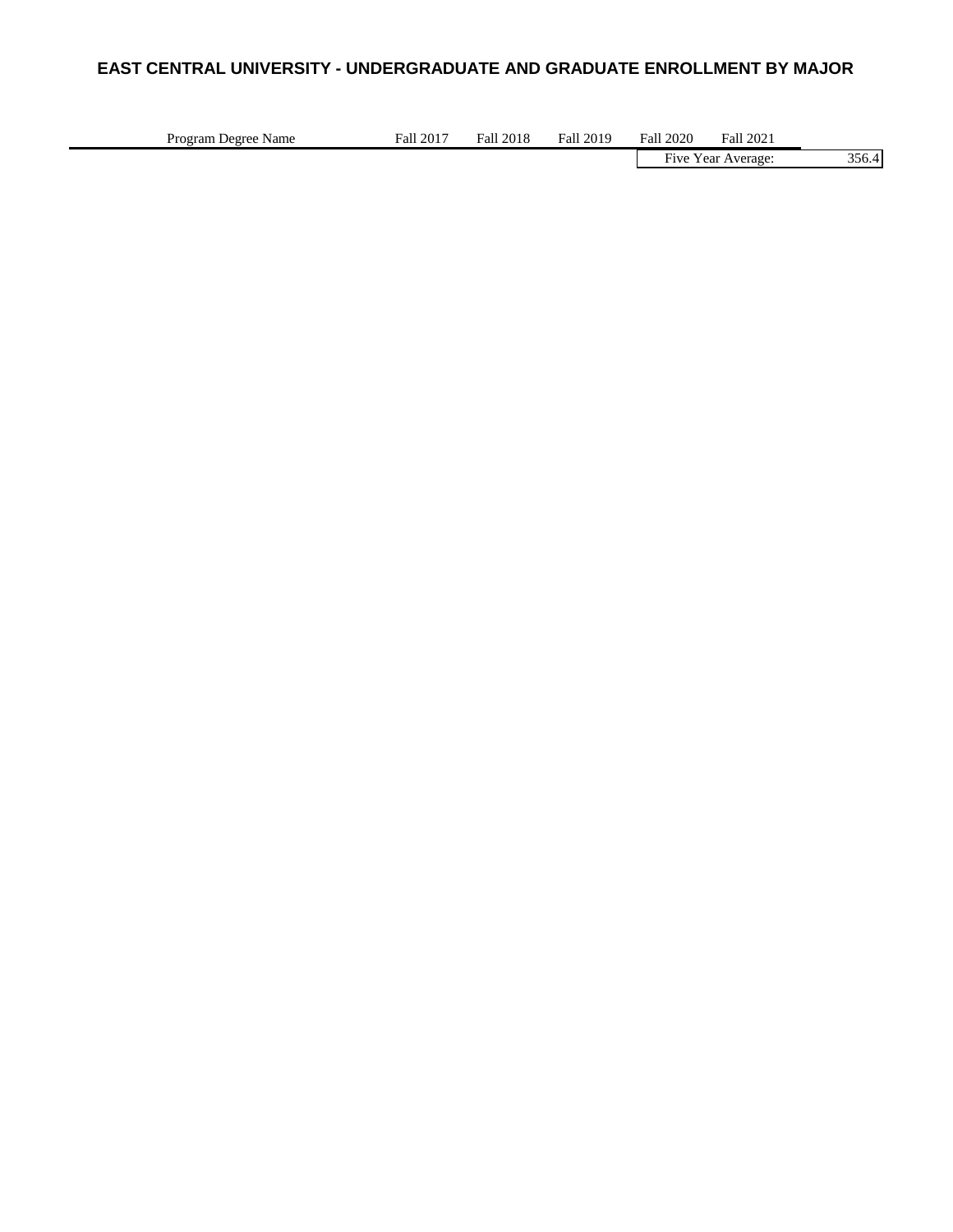| Program Degree Name            |                | <b>Fall 2017</b>   | <b>Fall 2018</b> |     | <b>Fall 2019</b>   | <b>Fall 2020</b> |          | <b>Fall 2021</b>   |     |       |
|--------------------------------|----------------|--------------------|------------------|-----|--------------------|------------------|----------|--------------------|-----|-------|
| Cartography - BS               |                |                    |                  |     |                    |                  |          |                    |     |       |
| Cartography - Geotechniques    |                |                    | 21               | 13  |                    | 12               | 11       |                    | 6   |       |
| Cartography - Geography        |                |                    | 3                | 4   |                    | 5                | $\Omega$ |                    |     |       |
|                                | TOTALS:        |                    | 24               | 17  |                    | 17               |          |                    | 6   |       |
|                                |                |                    |                  |     |                    |                  |          | Five Year Average: |     | 15.0  |
|                                |                |                    |                  |     | Five Year Average: |                  |          |                    |     | 999.0 |
| <b>Undecided Undergraduate</b> |                | 145                |                  | 186 | 284                |                  | 232      |                    | 258 |       |
|                                | <b>TOTALS:</b> | 145                |                  | 186 | 284                |                  | 232      |                    | 258 |       |
|                                |                | Five Year Average: |                  |     |                    |                  |          |                    |     | 221.0 |
|                                |                |                    |                  |     |                    |                  |          |                    |     |       |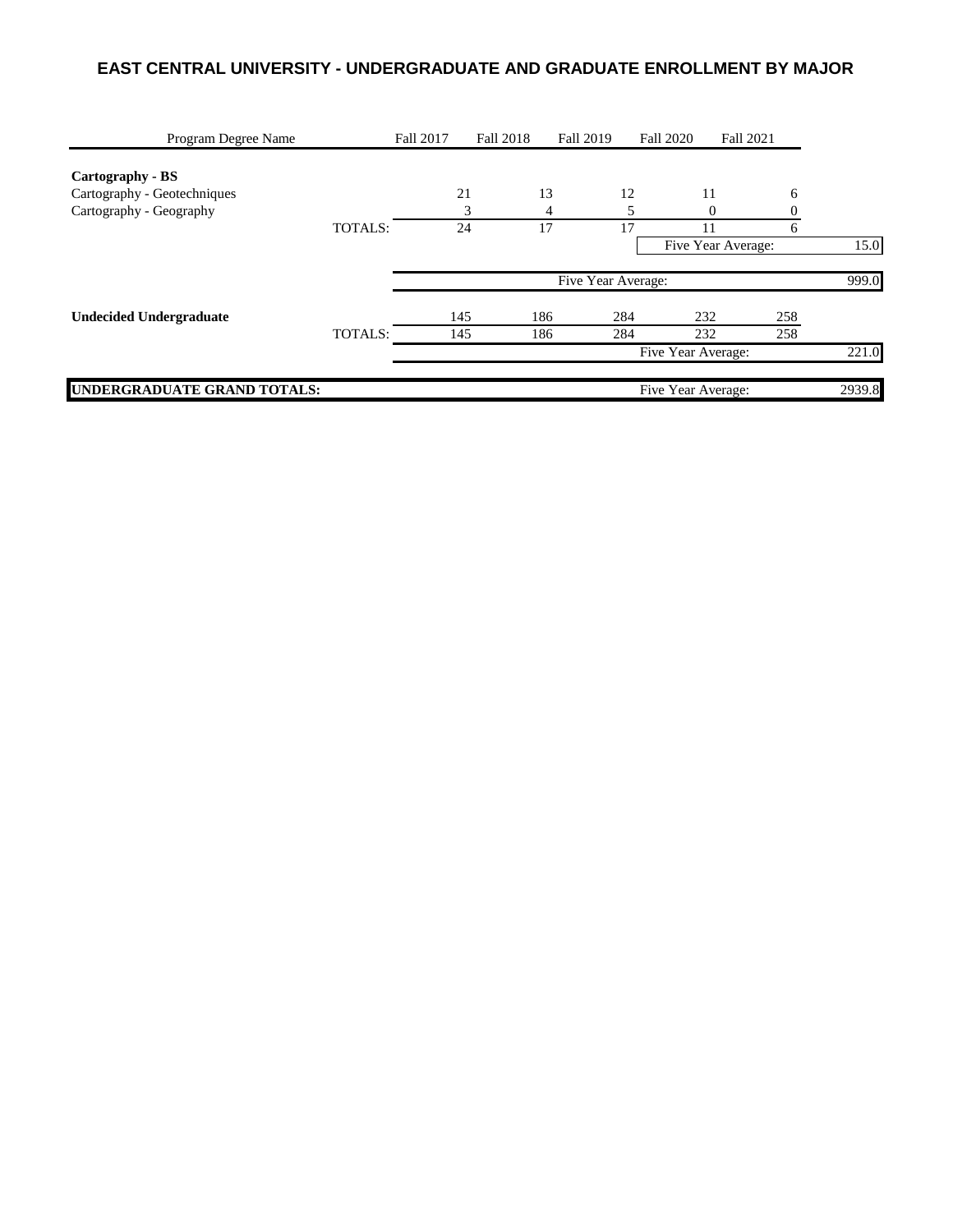| Program Degree Name                                   | Fall 2017 | <b>Fall 2018</b>       |                       | Fall 2019             | <b>Fall 2020</b>    | Fall 2021                |         |
|-------------------------------------------------------|-----------|------------------------|-----------------------|-----------------------|---------------------|--------------------------|---------|
| <b>GRADUATE DEGREE PROGRAMS</b>                       |           |                        |                       |                       |                     |                          |         |
| VII. SCHOOL OF GRADUATE STUDIES                       |           |                        |                       |                       |                     |                          |         |
| STONECIPHER SCHOOL OF BUSINESS                        |           |                        |                       |                       |                     |                          |         |
| <b>Accounting - MS</b>                                |           |                        |                       |                       |                     |                          |         |
| Accounting                                            |           | 39                     | 31                    | 31                    | 27                  | 18                       |         |
|                                                       |           | 39                     | 31                    | 31                    | 27                  | 18<br>Five Year Average: | 29.2    |
| <b>Management - MIM</b>                               |           |                        |                       |                       |                     |                          |         |
| Management                                            |           | 33                     | 33                    | 23                    | 31                  | 33                       |         |
|                                                       |           | 33                     | 33                    | $\overline{23}$       | $\overline{31}$     | 33                       |         |
|                                                       |           |                        |                       |                       |                     | Five Year Average:       | 30.6    |
|                                                       |           |                        |                       |                       | Five Year Average:  |                          | 59.8    |
| EDUCATION AND PSYCHOLOGY                              |           |                        |                       |                       |                     |                          |         |
| <b>Elementary Education - MED</b>                     |           |                        |                       |                       |                     |                          |         |
| <b>Elementary Education</b>                           |           | $\mathbf{1}$           | $\boldsymbol{0}$      | $\mathbf{0}$          | 0                   | $\boldsymbol{0}$         |         |
| <b>Elementary Math Specialist</b>                     |           | $\boldsymbol{0}$       | $\boldsymbol{0}$      | $\boldsymbol{0}$      | $\boldsymbol{0}$    | 0                        |         |
|                                                       |           | $\mathbf{1}$           | $\overline{0}$        | $\mathbf{0}$          | $\Omega$            | $\theta$                 |         |
|                                                       |           |                        |                       |                       |                     | Five Year Average:       | $0.2\,$ |
| <b>Reading Specialist - MED</b><br>Reading Specialist |           | $\boldsymbol{0}$       | $\boldsymbol{0}$      | $\boldsymbol{0}$      | 0                   | $\boldsymbol{0}$         |         |
|                                                       |           | $\overline{0}$         | $\overline{0}$        | $\theta$              | $\overline{0}$      | $\overline{0}$           |         |
|                                                       |           |                        |                       |                       |                     | Five Year Average:       | $0.0\,$ |
| <b>Secondary Education - MED</b>                      |           |                        |                       |                       |                     |                          |         |
| Secondary Education                                   |           | 2                      | $\boldsymbol{0}$      | $\boldsymbol{0}$      | $\boldsymbol{0}$    | $\boldsymbol{0}$         |         |
| <b>Educational Technology</b>                         |           | 19                     | $\mathbf{1}$          | 1                     | $\boldsymbol{0}$    | 0                        |         |
| Sports Administration                                 |           | 71                     | 3                     | $\boldsymbol{0}$      | $\boldsymbol{0}$    | $\boldsymbol{0}$         |         |
| Academic Discipline                                   |           | 13<br>$\overline{105}$ | 12<br>$\overline{16}$ | 18<br>$\overline{19}$ | 9<br>$\overline{9}$ | 9<br>$\overline{9}$      |         |
|                                                       |           |                        |                       |                       |                     | Five Year Average:       | 31.6    |
| <b>School Counselor - MED</b>                         |           |                        |                       |                       |                     |                          |         |
| <b>School Counseling</b>                              |           | 49                     | 64                    | 49                    | 43                  | 43                       |         |
| School Counselor - Elementary                         |           | $\mathbf{0}$           | 1                     | $\boldsymbol{0}$      | $\overline{0}$      | $\boldsymbol{0}$         |         |
| School Counselor - Secondary                          |           | 1                      | $\mathbf{1}$          | $\boldsymbol{0}$      | 1                   | $\boldsymbol{0}$         |         |
|                                                       |           | $\overline{50}$        | 66                    | 49                    | 44                  | 43                       |         |
|                                                       |           |                        |                       |                       |                     | Five Year Average:       | 50.4    |
| <b>Special Education - MED</b>                        |           |                        |                       |                       |                     |                          |         |
| <b>Special Education</b>                              |           | 6                      | 17<br>$\overline{17}$ | 21<br>$\overline{21}$ | 18<br>18            | 26<br>$\overline{26}$    |         |
|                                                       | TOTALS:   | 6                      |                       |                       |                     | Five Year Average:       | 17.6    |
| Library Media - MED                                   |           |                        |                       |                       |                     |                          |         |
| Library Media                                         |           | $27\,$                 | 27                    | 46                    | 61                  | 58                       |         |
|                                                       | TOTALS:   | $\overline{27}$        | $\overline{27}$       | 46                    | 61                  | 58                       |         |
|                                                       |           |                        |                       |                       |                     | Five Year Average:       | 43.8    |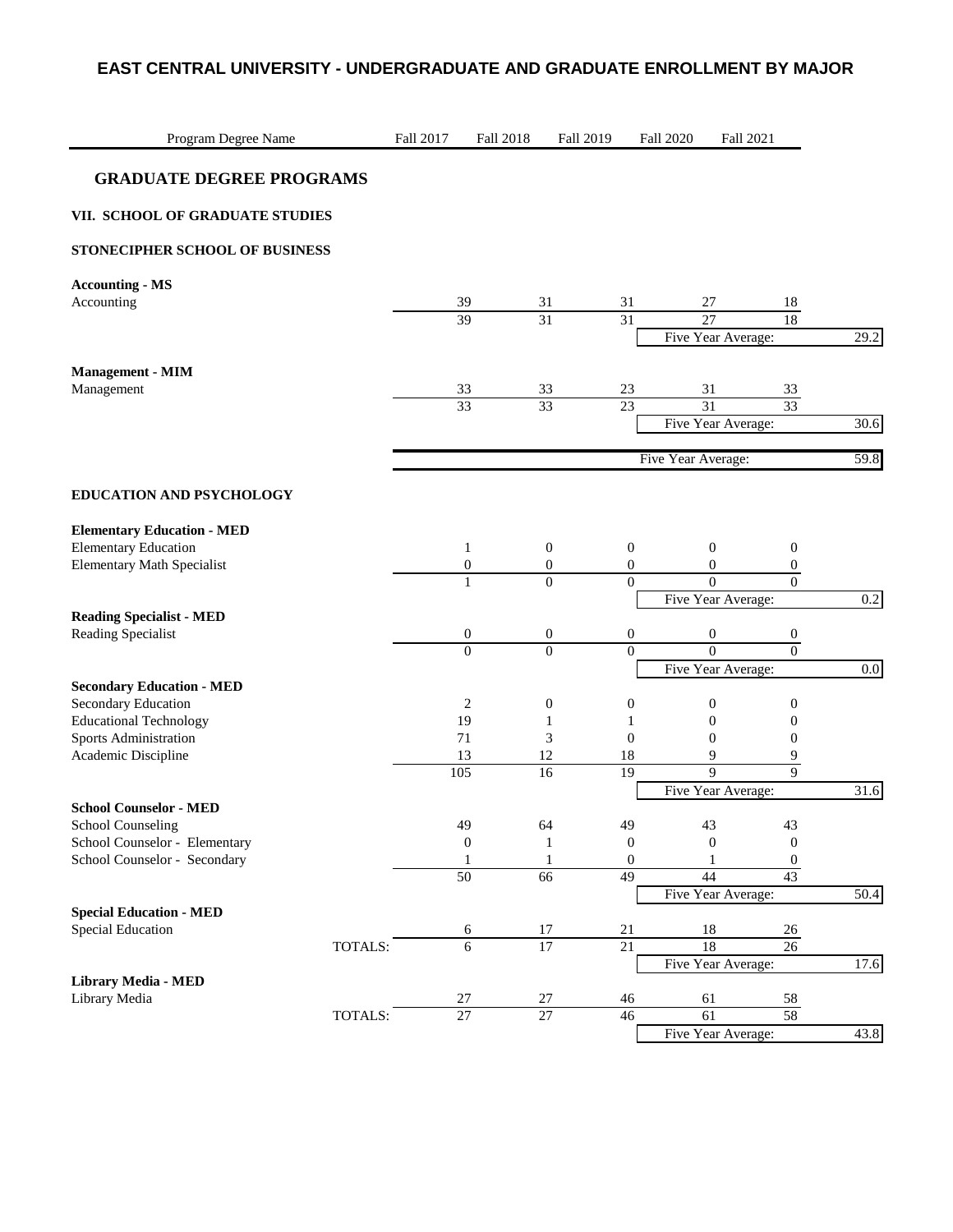| Program Degree Name                 | <b>Fall 2017</b>  | Fall 2018 | <b>Fall 2019</b> | <b>Fall 2020</b>   | <b>Fall 2021</b>   |       |
|-------------------------------------|-------------------|-----------|------------------|--------------------|--------------------|-------|
| <b>Educational Leadership - MED</b> |                   |           |                  |                    |                    |       |
| <b>Educational Leadership</b>       | 92                | 91        | 112              | 143                | 125                |       |
| TOTALS:                             | 92                | 91        | 112              | 143                | 125                |       |
|                                     |                   |           |                  |                    | Five Year Average: | 112.6 |
| <b>Inst Design Technology - MED</b> |                   |           |                  |                    |                    |       |
| Instructional Design & Technology   |                   | 17        | 12               | 19                 | 16                 |       |
| TOTALS:                             | --                | 17        | 12               | 19                 | 16                 |       |
|                                     |                   |           |                  |                    | Five Year Average: | 16.0  |
| <b>Sports Administration - MED</b>  |                   |           |                  |                    |                    |       |
| Sports Administration               | $-\,-$            | 77        | 64               | 69                 | 59                 |       |
| TOTALS:                             | --                | 77        | 64               | 69                 | 59                 |       |
|                                     |                   |           |                  |                    | Five Year Average: | 67.3  |
| <b>School Psychometry - MED</b>     |                   |           |                  |                    |                    |       |
| School Psychometry                  | --                | $- -$     | 6                |                    | 9<br>9             |       |
| TOTALS:                             | --                | $-$       | 6                | $\mathbf Q$        | $\mathbf Q$        |       |
|                                     |                   |           |                  |                    | Five Year Average: | 8.0   |
| <b>Psychological Services - MS</b>  |                   |           |                  |                    |                    |       |
| Psychological Services - Counseling | 81                | 63        | 50               | 52                 | 50                 |       |
| Psychological Services - School     | --                | 6         | 9                | 6                  | 11                 |       |
| Psychological Services - Sports     | $\qquad \qquad -$ | 4         | 3                | 4                  | 4                  |       |
| TOTALS:                             | 81                | 73        | 62               | 62                 | 65                 |       |
|                                     |                   |           |                  |                    | Five Year Average: | 68.6  |
|                                     |                   |           |                  |                    |                    |       |
|                                     |                   |           |                  | Five Year Average: |                    | 396.2 |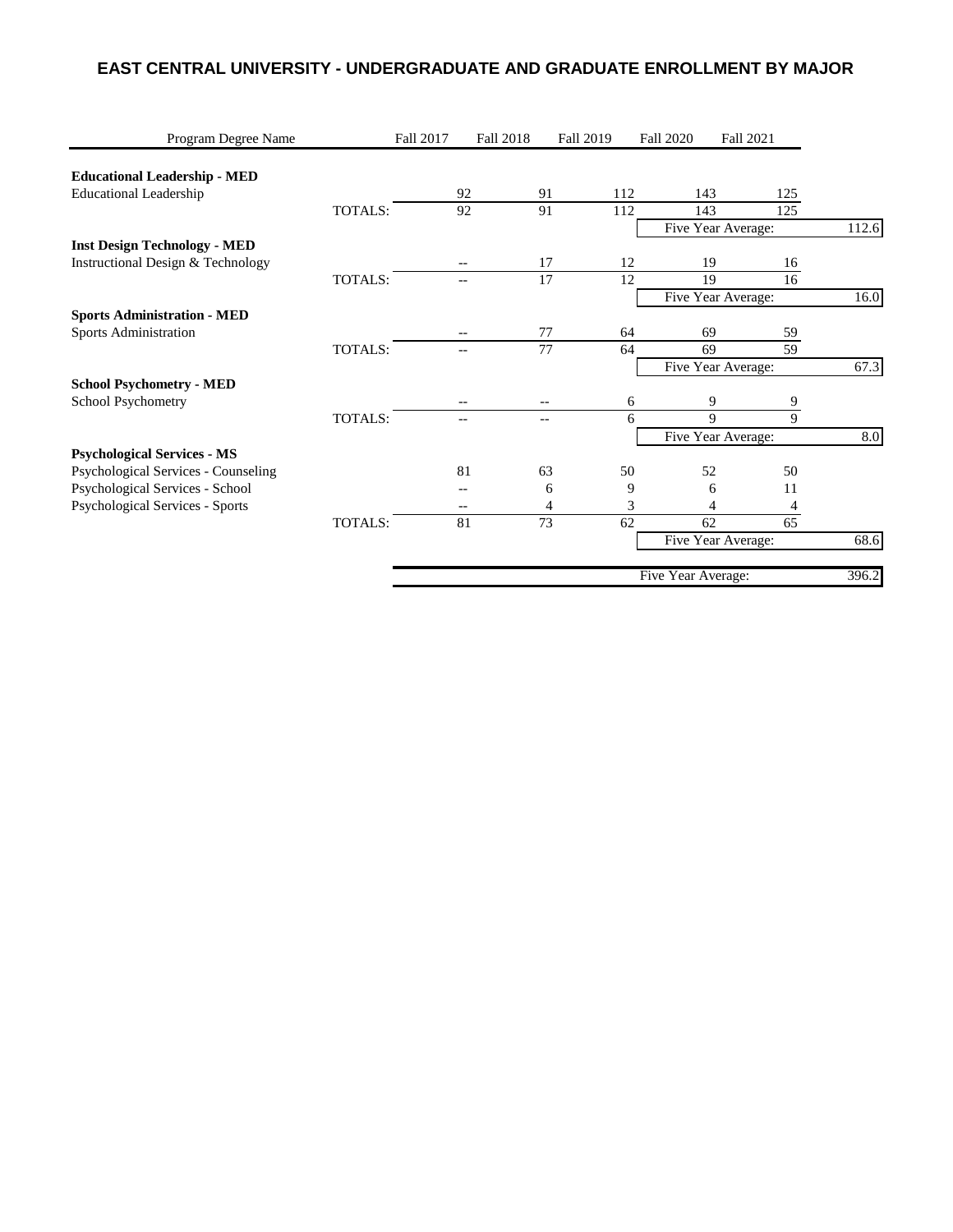| Program Degree Name                         | Fall 2017        | <b>Fall 2018</b> | Fall 2019      | <b>Fall 2020</b>   | Fall 2021          |        |
|---------------------------------------------|------------------|------------------|----------------|--------------------|--------------------|--------|
| <b>LIBERAL ARTS AND SOCIAL SCIENCES</b>     |                  |                  |                |                    |                    |        |
| <b>Human Resources - MS</b>                 |                  |                  |                |                    |                    |        |
| Human Resources - Administration            | 50               | 34               | 36             | 18                 | 22                 |        |
| Human Resources - Counseling                | $\overline{4}$   | $\overline{0}$   | $\mathbf{0}$   | $\mathbf{0}$       | $\boldsymbol{0}$   |        |
| Human Resources - Rehabilitation Counseling | 80               | 67               | 52             | 46                 | 46                 |        |
| Human Resources - Criminal Justice          | 6                | $\overline{c}$   | $\Omega$       | $\Omega$           | $\boldsymbol{0}$   |        |
| TOTALS:                                     | 140              | 103              | 88             | 64                 | 68                 |        |
|                                             |                  |                  |                |                    | Five Year Average: | 92.6   |
| <b>Criminal Justice Admin - MA</b>          |                  |                  |                |                    |                    |        |
| Criminal Justice Administration             | $- -$            | $-$              |                | 9                  | 12                 |        |
| TOTALS:                                     | $-$              | $-$              | $-$            | $\overline{Q}$     | $\overline{12}$    |        |
|                                             |                  |                  |                |                    | Five Year Average: | 10.5   |
| Pol Sci & Legal Studies - MS                |                  |                  |                |                    |                    |        |
| Water Resource Policy & Mgmt                | 16               | 18               | 25             | 18                 | 25                 |        |
| TOTALS:                                     | 16               | 18               | 25             | 18                 | 25                 |        |
|                                             |                  |                  |                |                    | Five Year Average: | 20.4   |
|                                             |                  |                  |                | Five Year Average: |                    | 117.2  |
| <b>Special Graduate Students</b>            |                  |                  |                |                    |                    |        |
| School Superintendent's Cert                | 8                | 10               | 7              | 12                 | 14                 |        |
| School Pyschologist Cert                    | $\Omega$         | $\overline{0}$   | $\Omega$       | $\Omega$           | $\Omega$           |        |
| School Psychometrist Cert                   | $\overline{0}$   | $\overline{0}$   | $\Omega$       | $\Omega$           | 0                  |        |
| Special Grad (B)                            | 15               | 19               | 15             | 14                 | 4                  |        |
| Cert Only                                   | 11               | 10               | $\overline{4}$ | 7                  | $\Omega$           |        |
| Special Grad (Other)                        | $\mathbf{0}$     | 1                | $\Omega$       | $\Omega$           | $\Omega$           |        |
| Special Grad (M)                            | 24               | 24               | 37             | 39                 | 38                 |        |
| Grad Special Student Major                  | $\boldsymbol{0}$ | $\overline{0}$   | $\theta$       | $\overline{2}$     | $\mathbf{0}$       |        |
| <b>TOTALS:</b>                              | 58               | 64               | 63             | 74                 | 56                 |        |
|                                             |                  |                  |                | Five Year Average: |                    | 63.0   |
| <b>GRADUATE SCHOOL GRAND TOTALS:</b>        |                  |                  |                | Five Year Average: |                    | 636.2  |
|                                             |                  |                  |                |                    |                    |        |
| <b>UNIVERSITY GRAND TOTALS:</b>             |                  |                  |                | Five Year Average: |                    | 3576.0 |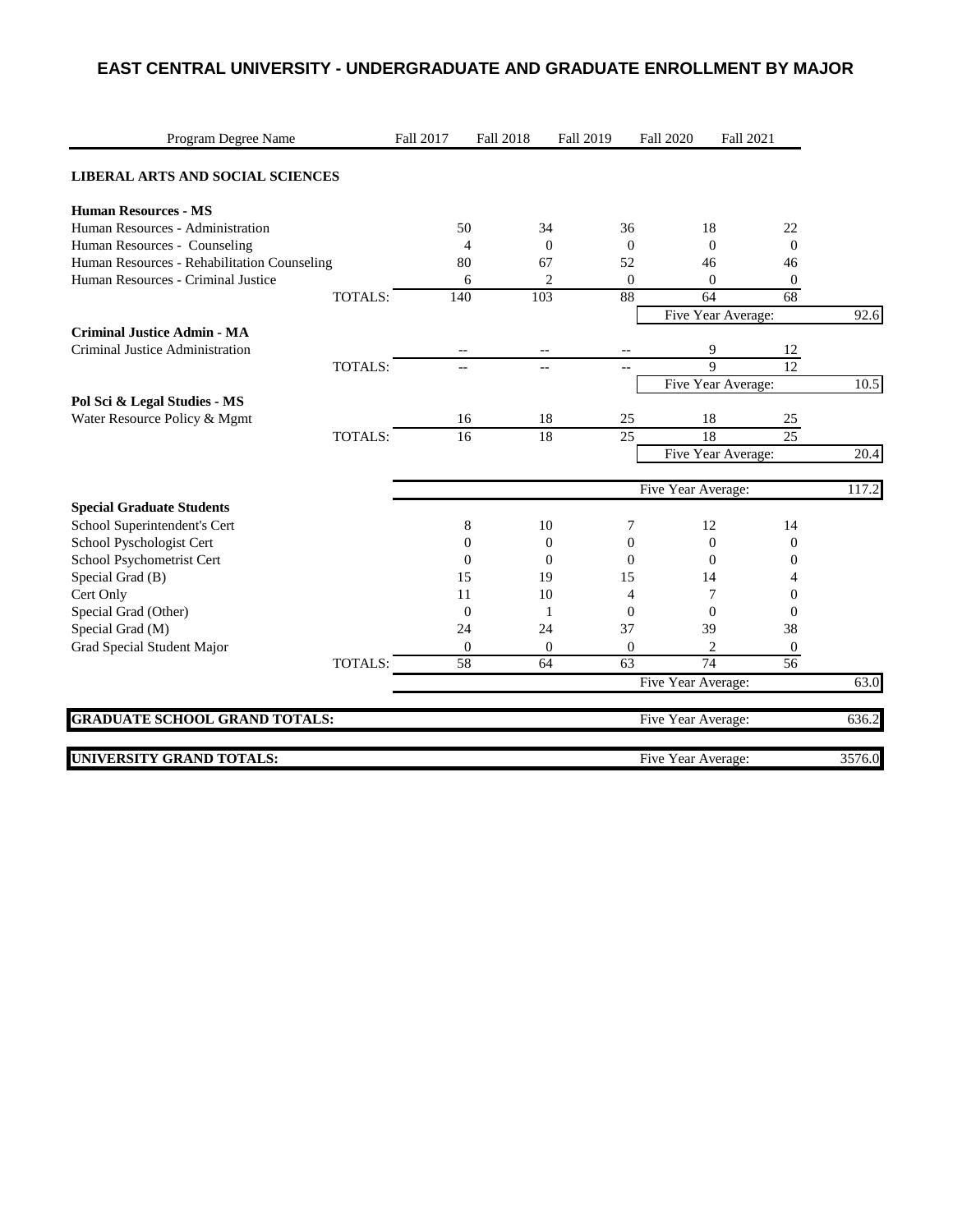Program Degree Name Fall 2017 Fall 2018 Fall 2019 Fall 2020 Fall 2021

#### **UNDERGRADUATE CERTIFICATE PROGRAMS STONECIPHER SCHOOL OF BUSINESS** Fall 2017 Fall 2018 Fall 2019 Fall 2020 Fall 2021 **ACCOUNTING** Managerial Accounting -- 9 7 12 8 Treasury Management 6 14 12 6 TOTALS: - 23 16 24 14 Five Year Average: 19.3 **BUSINESS ADMIN** Banking and Finance 23 39 36 39 36 39 36 39 36 39 Entrepreneurship 17 13 18 17 10 Human Resources Mgmt 18 19 18 20 15 MIS 21 19 15 Project Management/Management 15 15 8 12 7 6 Global Business 8 6 8 7 3 Promotions Management 16 11 12 12 5 Personal Financial Planning  $\qquad \qquad -5$  0 0 0 0 TOTALS: 120 107 130 118 77 Five Year Average: 110.4 Five Year Average: 125.8 **COLLEGE OF EDUCATION AND PSYCHOLOGY HUMAN DEV, HOSPITALITY, & FOOD SCI**  $\text{Hospitality} \& \text{Toursim}$   $\qquad \qquad \text{---}$   $\qquad \qquad \text{---}$  3 5 Event Planning 2008 and 2008 and 2008 and 2008 and 2008 and 2008 and 2008 and 2008 and 2008 and 2008 and 2008 and 2008 and 2008 and 2008 and 2008 and 2008 and 2008 and 2008 and 2008 and 2008 and 2008 and 2008 and 2008 and TOTALS:  $\frac{1}{2}$  --  $\frac{1}{2}$  --  $\frac{1}{2}$  --  $\frac{1}{2}$  --  $\frac{1}{2}$  --  $\frac{1}{2}$  --  $\frac{1}{2}$  --  $\frac{1}{2}$  --  $\frac{1}{2}$  --  $\frac{1}{2}$  --  $\frac{1}{2}$  --  $\frac{1}{2}$  --  $\frac{1}{2}$  --  $\frac{1}{2}$  --  $\frac{1}{2}$  --  $\frac{1}{2}$  --  $\frac{1$ Five Year Average:  $7.5$ Five Year Average:  $7.5$

**UNDERGRADUATE CERTIFICATE GRAND TOTALS:** Five Year Average: 128.8